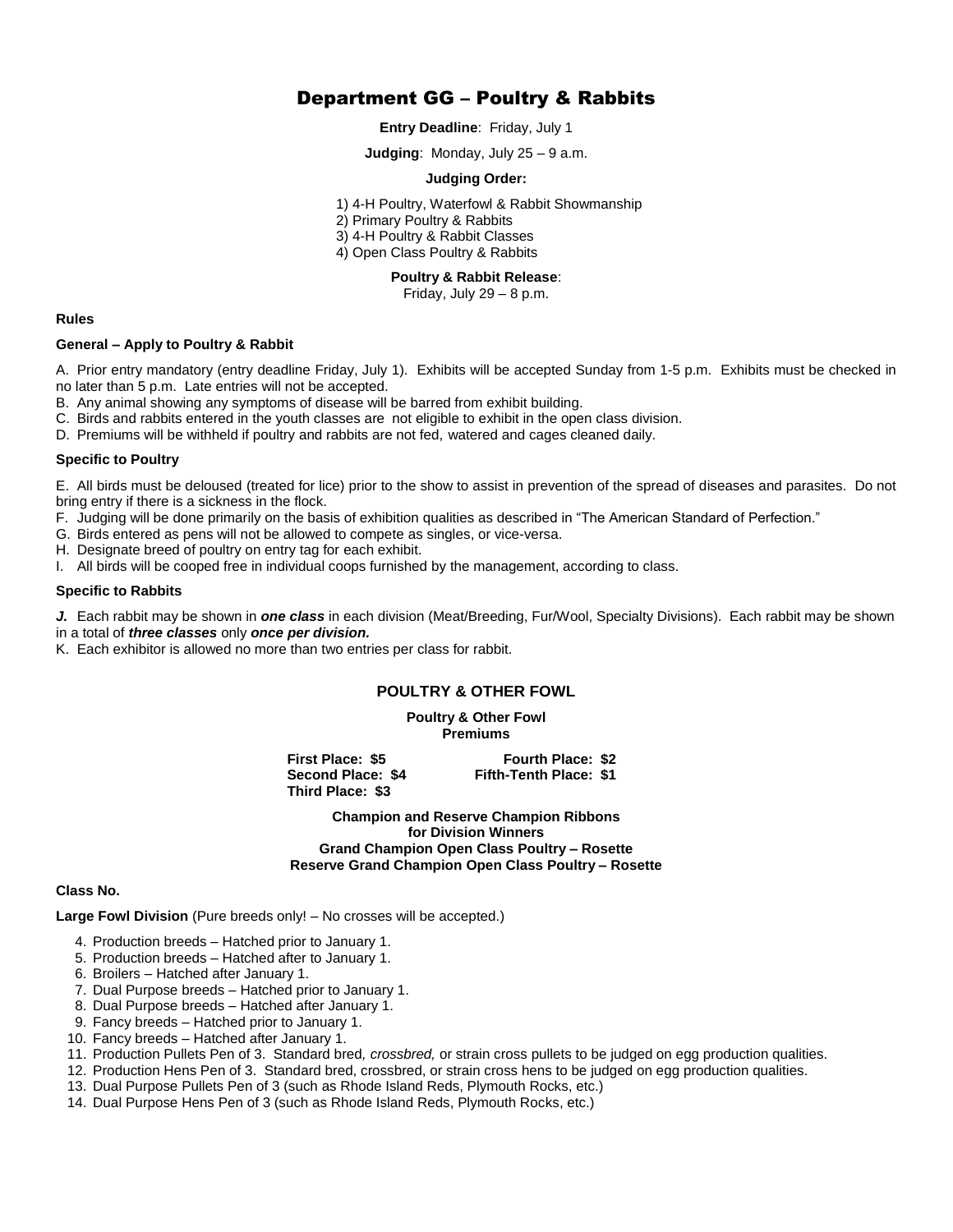#### **Bantams Division**

- 15. Standard Breeds, Bantams Hatched prior to January 1.
- 16. Standard breeds, Bantams Hatched after January 1.

## **Waterfowl Division**

- 17. Ducks Call or Bantam, all breeds One bird of either sex.
- 18. Ducks, all breeds One bird of either sex.
- 19. Geese, all breeds One bird of either sex.

## **Exhibition Poultry Division**

- 20. Turkey, all breeds One bird of either sex.
- 21. Other Poultry, all breeds One bird of either sex (such as Peafowl, Pheasant, etc.)

### **RABBITS**

#### **Entry Deadline**: Friday, July 1

**Judging**: Monday, July 25 – 9 a.m.

### **Judging Order:**

- 1) 4-H Poultry & Rabbit Showmanship
- 2) Primary Poultry & Rabbits
- 3) 4-H Poultry & Rabbit Classes
- 4) Open Class Poultry & Rabbits

## **RABBITS**

**Rabbit Premiums**

**Third Place: \$3**

**First Place: \$5 Fourth Place: \$2 Second Place: \$4 Fifth-Tenth Place: \$1**

# **Champion and Reserve Champion Ribbons**

**for Division Classification Winners** (Showmanship Divisions, Fancy, Crossbreed, Commercial,

Fancy Fur, Commercial Fur)

# **Grand Champion Open Class Rabbit – Rosette**

**Reserve Grand Champion Open Class Rabbit – Rosette**

## **MEAT/BREEDING DIVISION**

(Enter only *one* class per rabbit.)

#### **Division Definitions:**

- A. **Fancy**  Dwarf, Dutch, Angora, Lops, Giants, etc. These breeds are used more as pets.
- B. **Commercial** New Zealand, California, Rex, Satin, etc. Larger rabbits could be used in the meat industry. You do not have to sell these rabbits.

| See<br>Definition<br>Fancy –<br>Division I | See<br><b>Commercial</b> – Se<br>Division Definition | Crossbreed |
|--------------------------------------------|------------------------------------------------------|------------|
| Sr. Buck over 6 months 30                  |                                                      |            |
| Sr. Doe over 6 months 31                   |                                                      |            |
| Jr. Buck under 6 months32                  |                                                      |            |
| Jr. Doe under 6 months33                   |                                                      |            |
| Sr. Buck over 8 months ---                 | 34                                                   | 40         |
| Sr. Doe over 8 months  ---                 | 35                                                   | 41         |
|                                            | 36                                                   | 42         |
|                                            | 37                                                   | 43         |
| Jr. Buck under 6 months---                 | 38                                                   | 44         |
| Jr. Doe under 6 months---                  | 39                                                   | 45         |